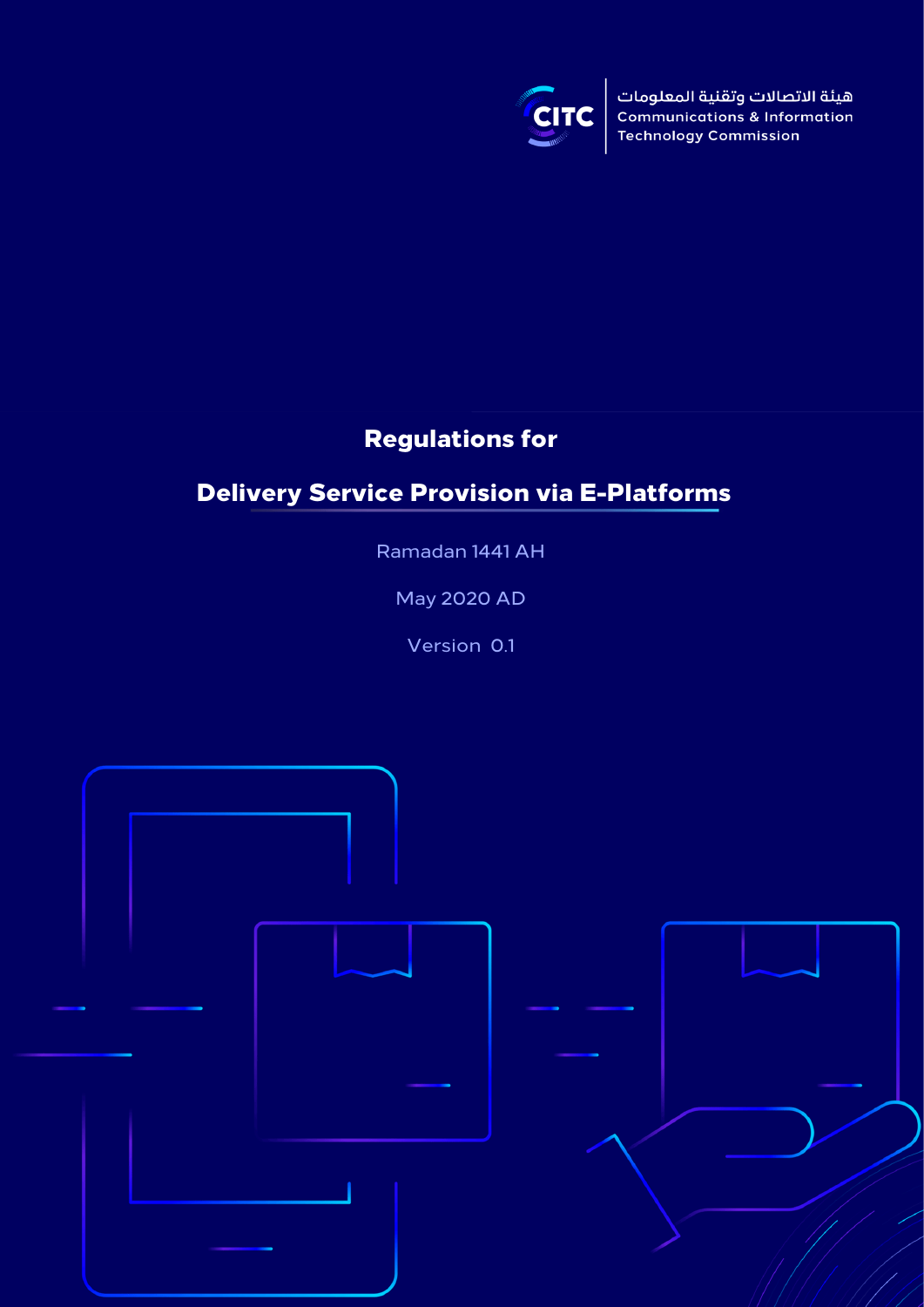# **Table of Contents**

<span id="page-1-0"></span>

| 3.2 Obligations of the Service Provider regarding the Service Agreement with the |  |
|----------------------------------------------------------------------------------|--|
|                                                                                  |  |
|                                                                                  |  |
|                                                                                  |  |
|                                                                                  |  |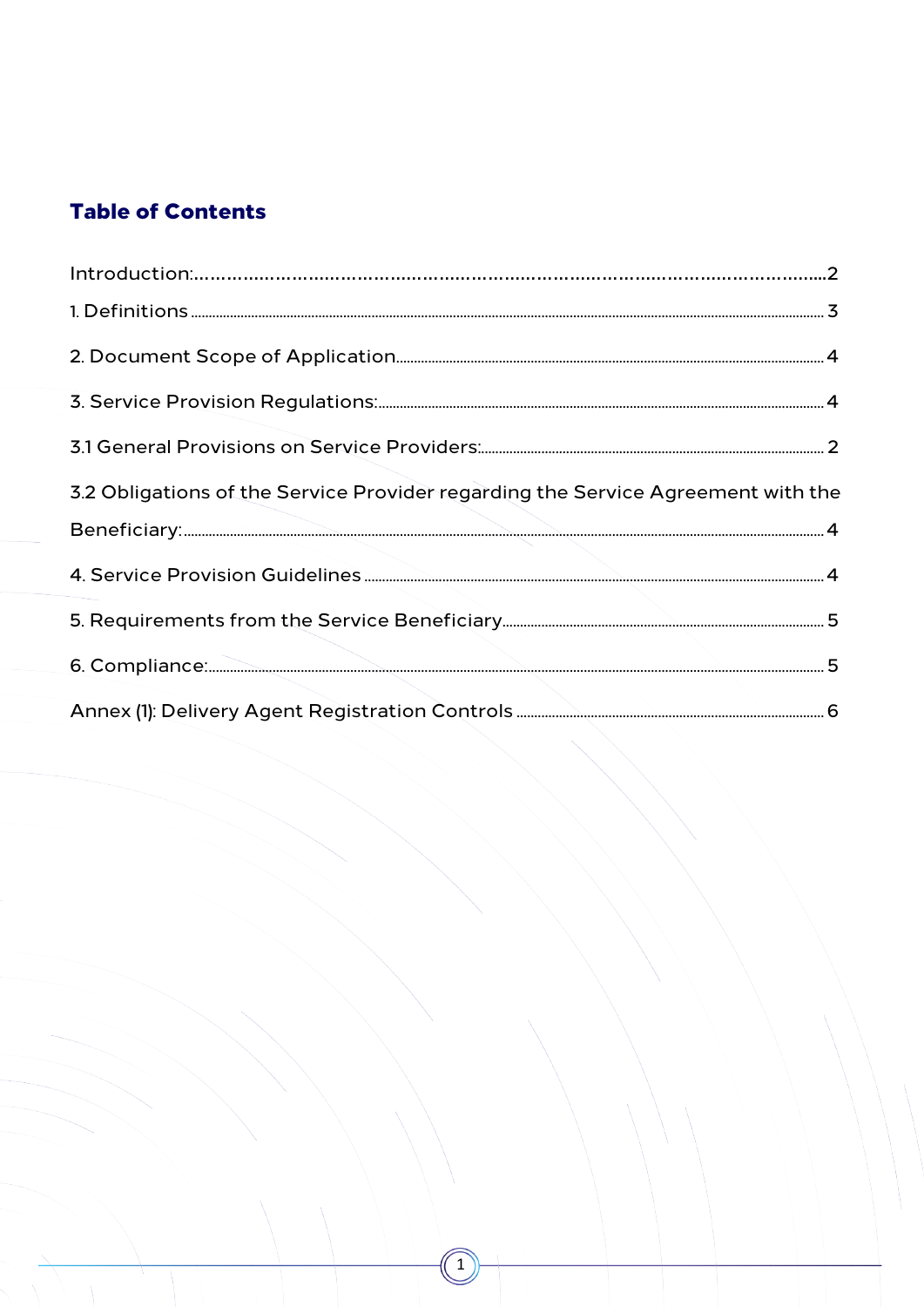#### Introduction:

CITC issued this document to regulate the delivery service across e-platforms in the Kingdom of Saudi Arabia, based on Cabinet Resolution No. (403) dated 12.07.1440 AH, which stipulates that CITC takes over the regulatory and supervisory powers over the postal sector, and CITC aims through this document to organize the e-platform delivery service, without prejudice to what is issued by the relevant competent authorities, and by the regulations and principles applied in the field of protecting the rights of the beneficiaries.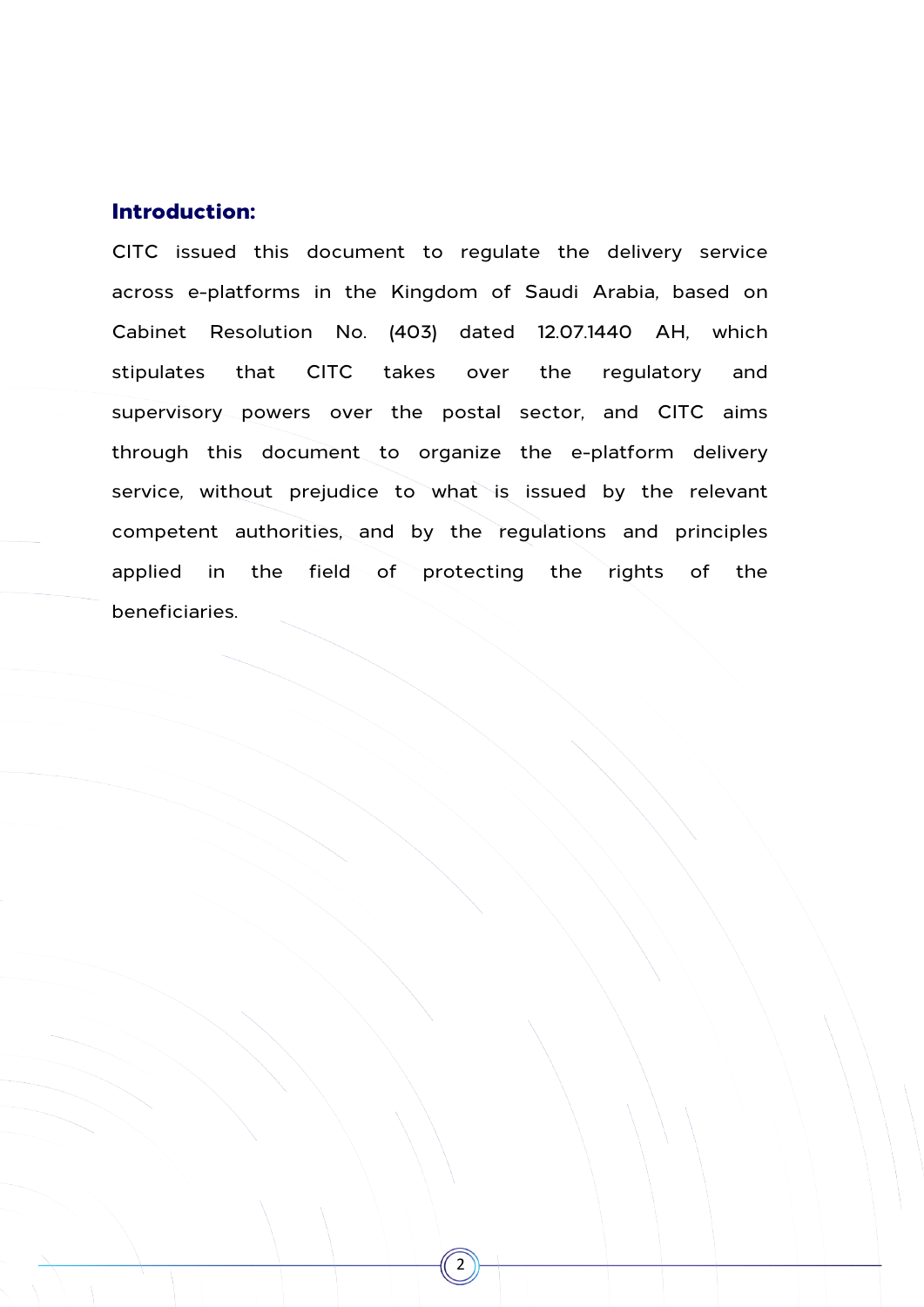### <span id="page-3-0"></span>1. Definitions:

The terms and expressions used in this document have the meanings expressed next to it unless the context requires otherwise:

1.1 Kingdom: Kingdom of Saudi Arabia.

1.2 CITC: Communication and Information Technology Commission

1.3 E-platform delivery service: Delivering the order to the beneficiary by linking it with the representative via the e-platform.

1.4 Service provider: Provider of the e-platform delivery service registered with CITC.

1.5 E-Platform: The website or electronic application through which the service provider offers and provides its services to the beneficiary.

1.6 Terms and conditions of service provision: The terms and conditions set by the service provider to regulate the contractual relationship between it and the beneficiary and include rights and obligations.

1.7 Store: Commodity sale outlets of all types (for example: Stores for selling foodstuffs, restaurants, e-stores , and their equivalent).

1.8 Service contract: The agreement concluded between the service provider and the beneficiary through the e-platform to obtain the delivery service of whatever form.

1.9 Beneficiary: Who uses the e-platform to benefit from the request for delivery services through the e-platform.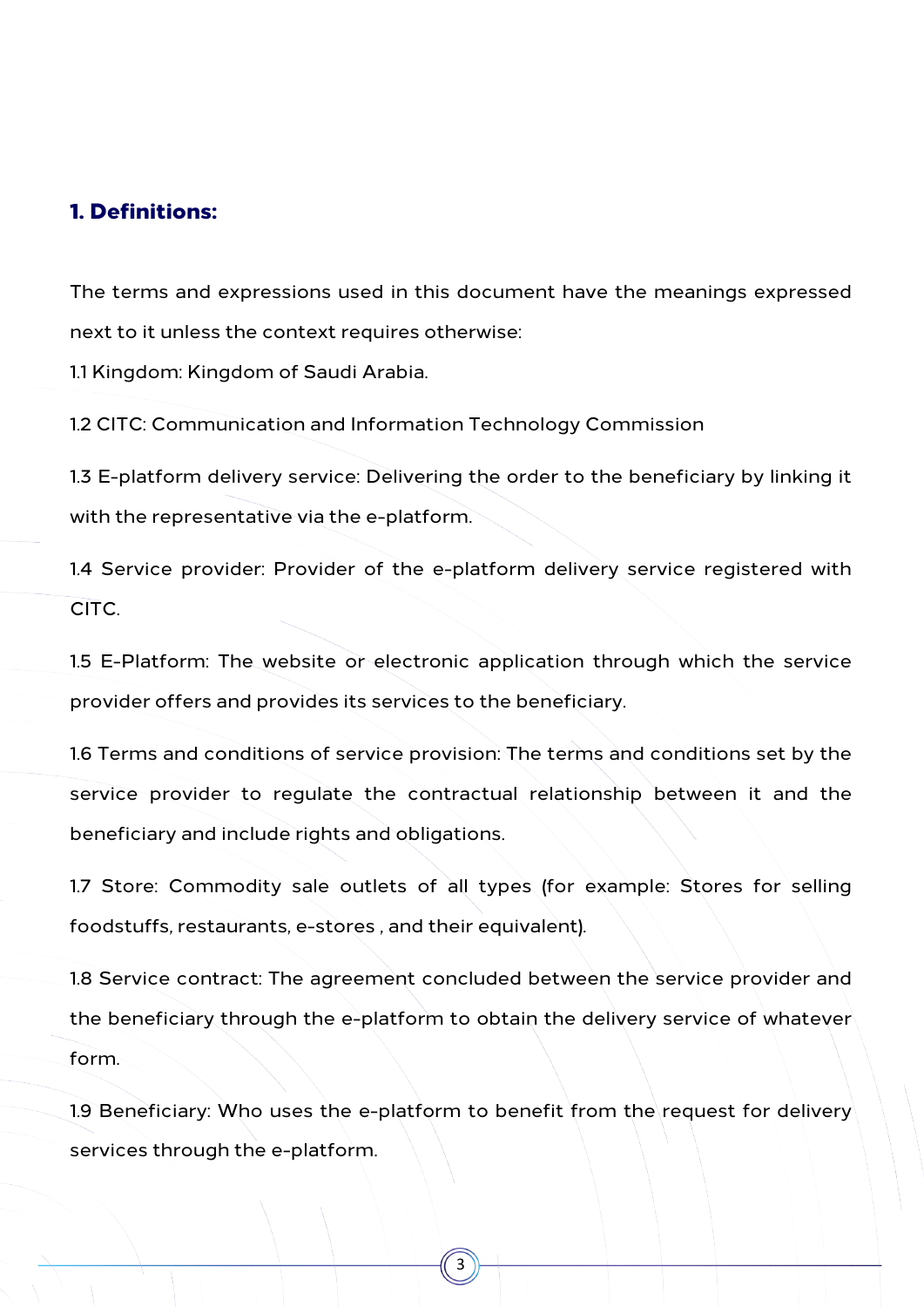1.10 Agent: Who the service provider links with the beneficiary to deliver the order. 1.11 CITC delivery application platform: The approved CITC platform is related to the service provider.

### <span id="page-4-0"></span>2. Document Scope of Application

2.1 This document applies to the provider of delivery service via e-platforms inside the Kingdom.

2.2 The application scope of this document does not include the order subject to delivery.This does not prejudice any requirements required by the competent authorities in the Kingdom, Significantly without limitation, about requirements for the delivery of medicines, animals, food, and dangerous materials.

2.3 The scope does not include the case when the store delivers its products to its customers through its distribution network.

2.4 This document does not restrict the work of any laws, regulations, or other decisions in force in the Kingdom.

## <span id="page-4-1"></span>3. Service Provision Regulations:

#### <span id="page-4-2"></span>3.1 General Provisions on Service Providers:

3.1.1 Anyone who wishes to provide an e-platform delivery service by the provisions contained herein within the Kingdom must register with CITC according to the registration requirements published on the CITC website.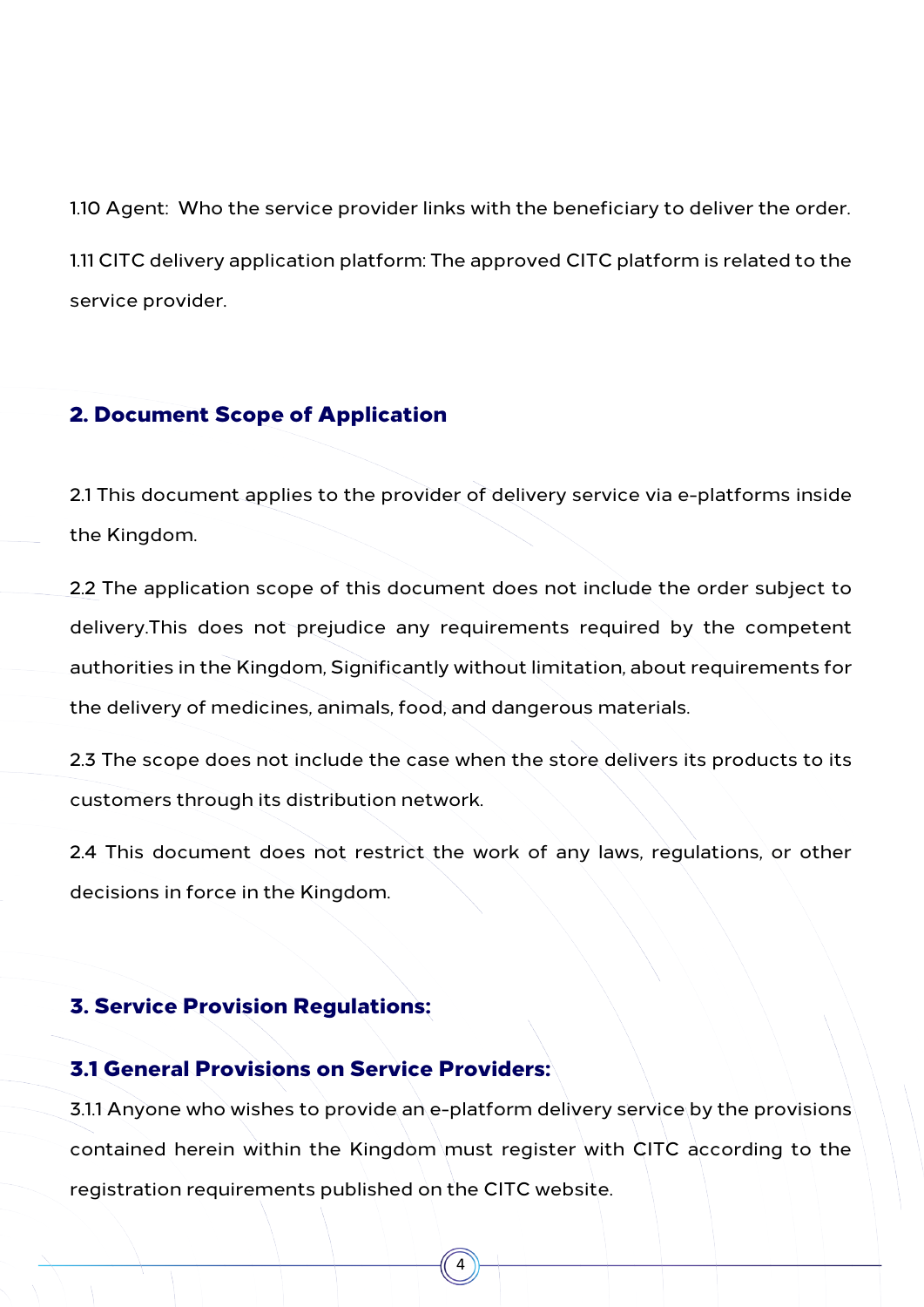3.1.2 The regulations and decisions issued by CITC must be adhered to, including but not limited to the document "General rules for maintaining the privacy of data for users in the telecommunications, information technology, and postal sectors.<sup>"</sup>

3.1.3 It is obligatory to provide CITC with any report or information requested within the requirements for the application of this document during the period specified for that and as stated in the CITC application, and the service provider shall be responsible before CITC for any failure that may ensue. In addition, CITC will treat these documentations documents , and information with complete confidentiality, according to its absolute discretion.

3.1.4 The electronic link of the CITC platform for delivery applications must be adhered to by the mechanism and specifications specified in the relevant document while adhering to the improvements or modifications that occur to the linking process in the future.

3.1.5 A database must be created that includes all basic information for delivery agents, including the dates of their joining the service provider and the actions taken towards them related to deletion or ban from the platform and the dates for the same, in addition to the registered orders.The service provider must keep this data for a period of no less than six (6) months from the date it was entered.

3.1.6 An electronic payment method must be available to the beneficiary.

3.1.7 The agent registration requirements must be adhered to by Annex No. (1).

3.1.8 All conditions and requirements issued by the concerned authorities, such as the Ministry of Health and the Ministry of Municipal and Rural Affairs, must be adhered to.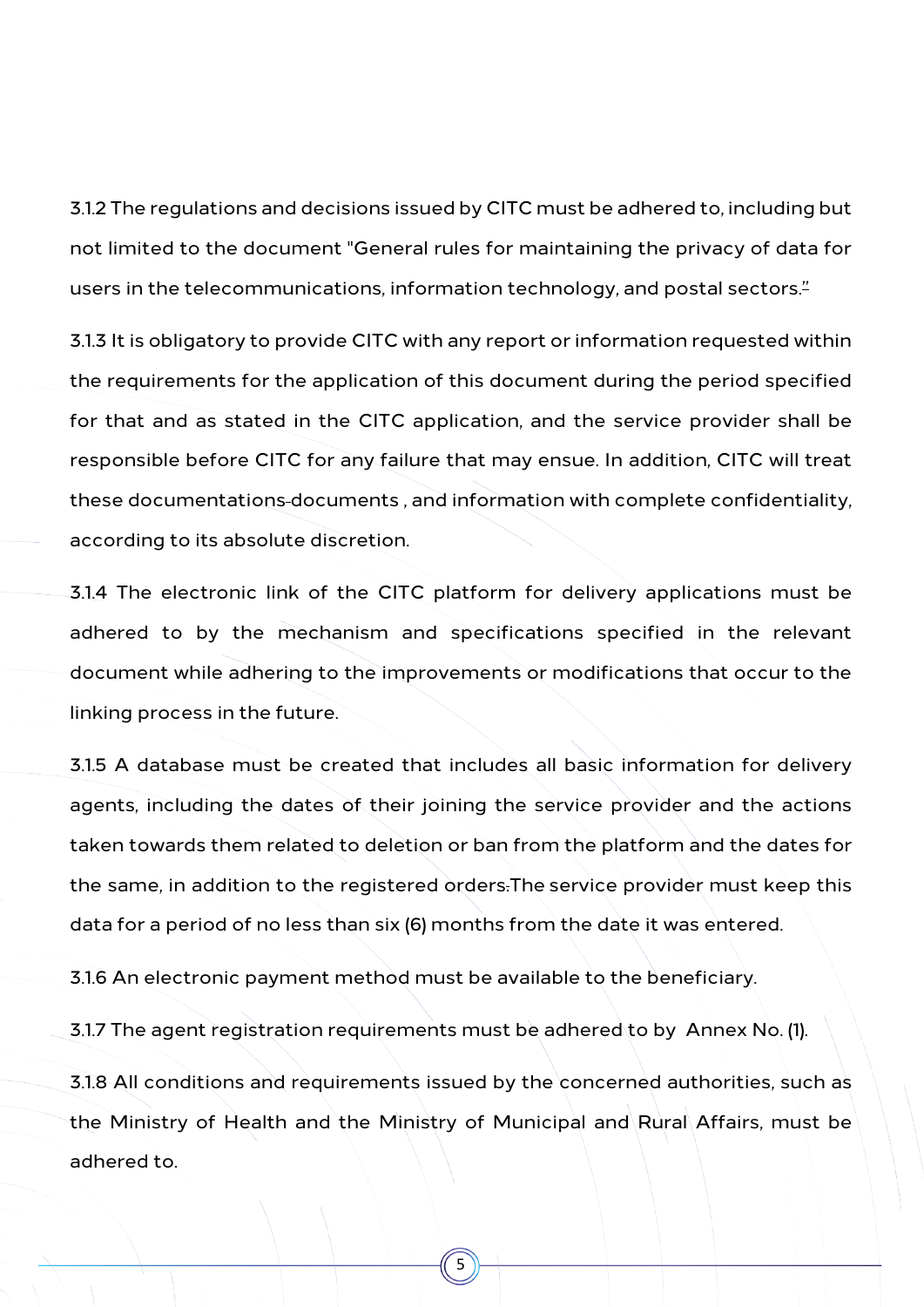3.1.9 All procedures must be taken to verify the agent's commitment to the precautionary practices and preventive measures issued by CITC and the relevant authorities, including the implementation of a preparation program for the agent before starting work.

3.1.10 A free means of communication must be provided and published to serve the beneficiaries inside the Kingdom.

3.1.11 An administrative unit should be designated to receive, manage and handle beneficiaries' complaints.

3.1.12 The e-platform must include a form for submitting the beneficiaries' complaints, where its number, date, and what is done in connection with it are recorded, along with the preparation and publication of complaint handling procedures and their duration.

3.1.13 It should be possible to track the order for the beneficiary as much as possible and communicate with the delivery agent.

3.1.14 Any practices that may prejudice competition must be refrained from.

3.1.15 The beneficiary should not be forced to accept the refunded amounts as a balance in its e-wallet for the delivery platform.

3.1.16 The request to return the paid amount must be submitted within an hour of canceling the service (order) and notifying the beneficiary of the same.

3.1.17 The laws, regulations and decisions applied in the Kingdom that regulate the operations of receiving, collecting, and returning amounts of money must be adhered to.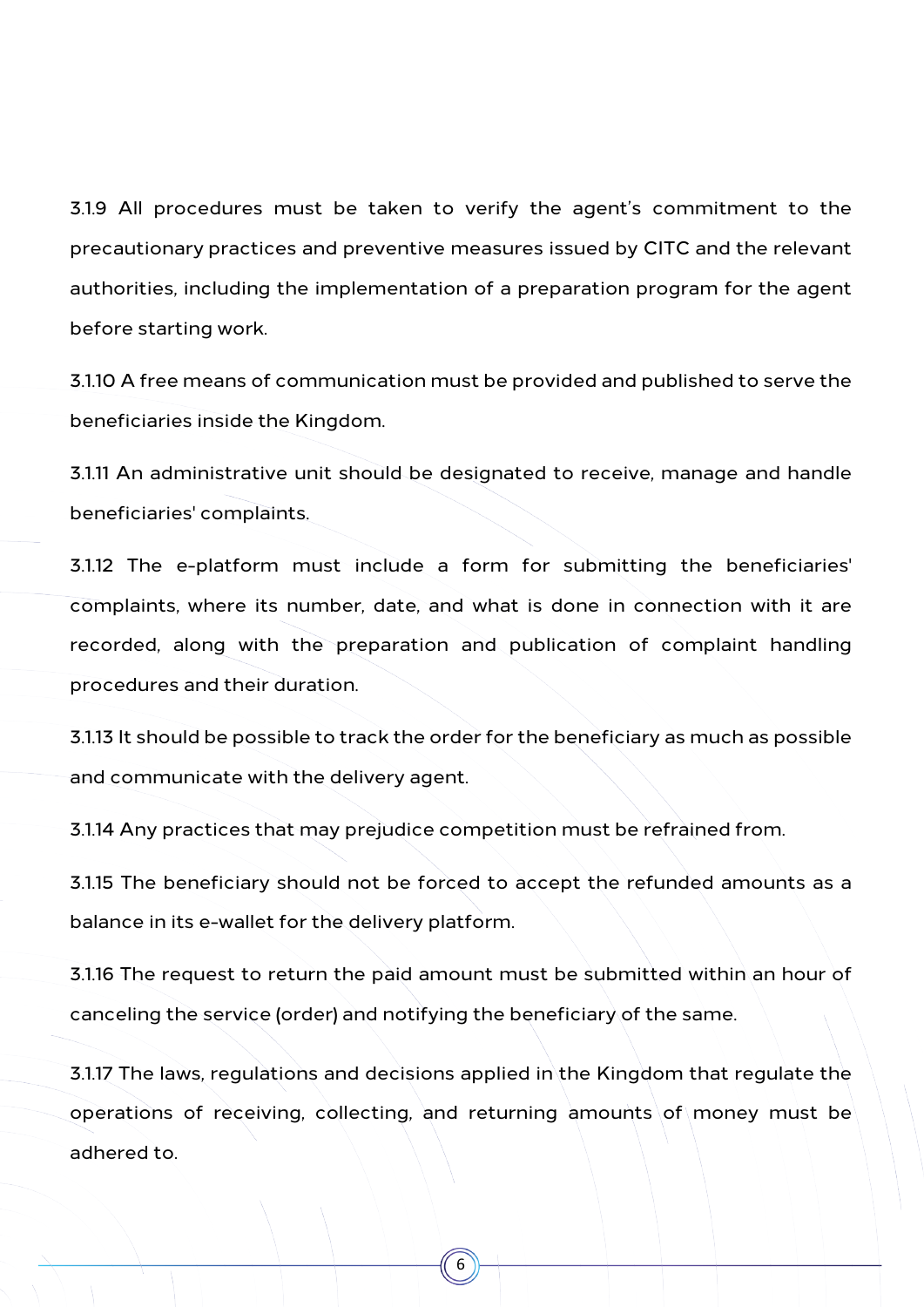3.1.18 It is a must to grant full cooperation to the CITC inspectors, facilitate their tasks and make available all possible resources of the service provider to carry out the inspection process, including It is a must to review the service provider's systems and provide the inspector with all the required documentation and documents that would confirm the service provider's commitment to the CITC systems. CITC will treat these documentations, documents and information with complete confidentiality.

3.1.19 All agents-registered with the service provider must be informed of all the controls, conditions and regulations approved by CITC and other relevant authorities, and any updates to it .The service provider bears responsibility for failure to do so.

#### <span id="page-7-0"></span>3.2 Obligations of the Service Provider regarding the Service

#### Agreement with the Beneficiary:

3.2.1 The service provider must display to the beneficiary in the e-platform the service information and prices, whether from one or several stores, promotional offers, if any, and the terms and conditions for providing the service, in a clear manner and without ambiguity or vagueness, and the service provider must adhere to what is declared.

3.2.2 The service provider must obtain the approval of the beneficiary on the service provided, the prices, the payment, cancellation and refund mechanism before executing its order, or upon subscribing to the service and the updates that may occur to that. The service provider bears the burden of proof of the same.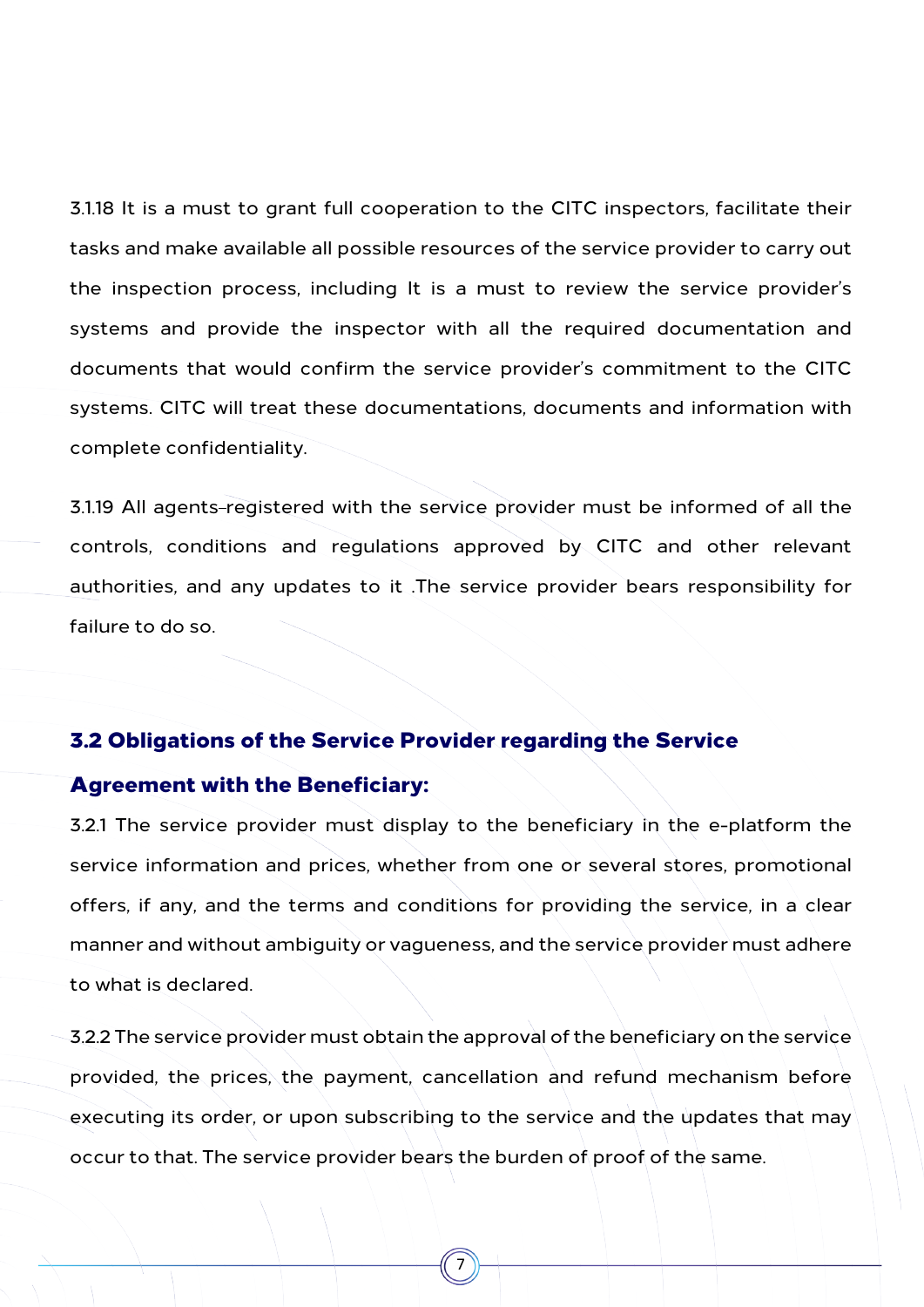3.2.4 The service provider must provide the beneficiary with an electronic invoice or text message explaining the details of the order and the details of the amount paid by the beneficiary, including delivery fees, tax, any discounts and the like.

3.2.5 The upper limit of the expected time that it will take to deliver the order must be made clear to the beneficiary.

### <span id="page-8-0"></span>4. Service Provision Guidelines

This article contains rules that can guide the service provider to raise its service provision level, improve the experience of its beneficiaries, and increase the level of competitiveness to provide better services, according to the following:

4.1 Providing appropriate means of communication for people with special needs.

4.2 Preparing and publishing rules and procedures for compensation, when breaching one of the obligations, such as loss or delay of the order, or a mistake in delivery.

4.3 Preparing and publishing standards to ensure service quality and providing a service level agreement (SLA), which includes clarifying the implications for breaching or failure of the service provider or the beneficiary to implement their obligations.

4.4 Preparing and publishing rules and procedures for handling undeliverable orders.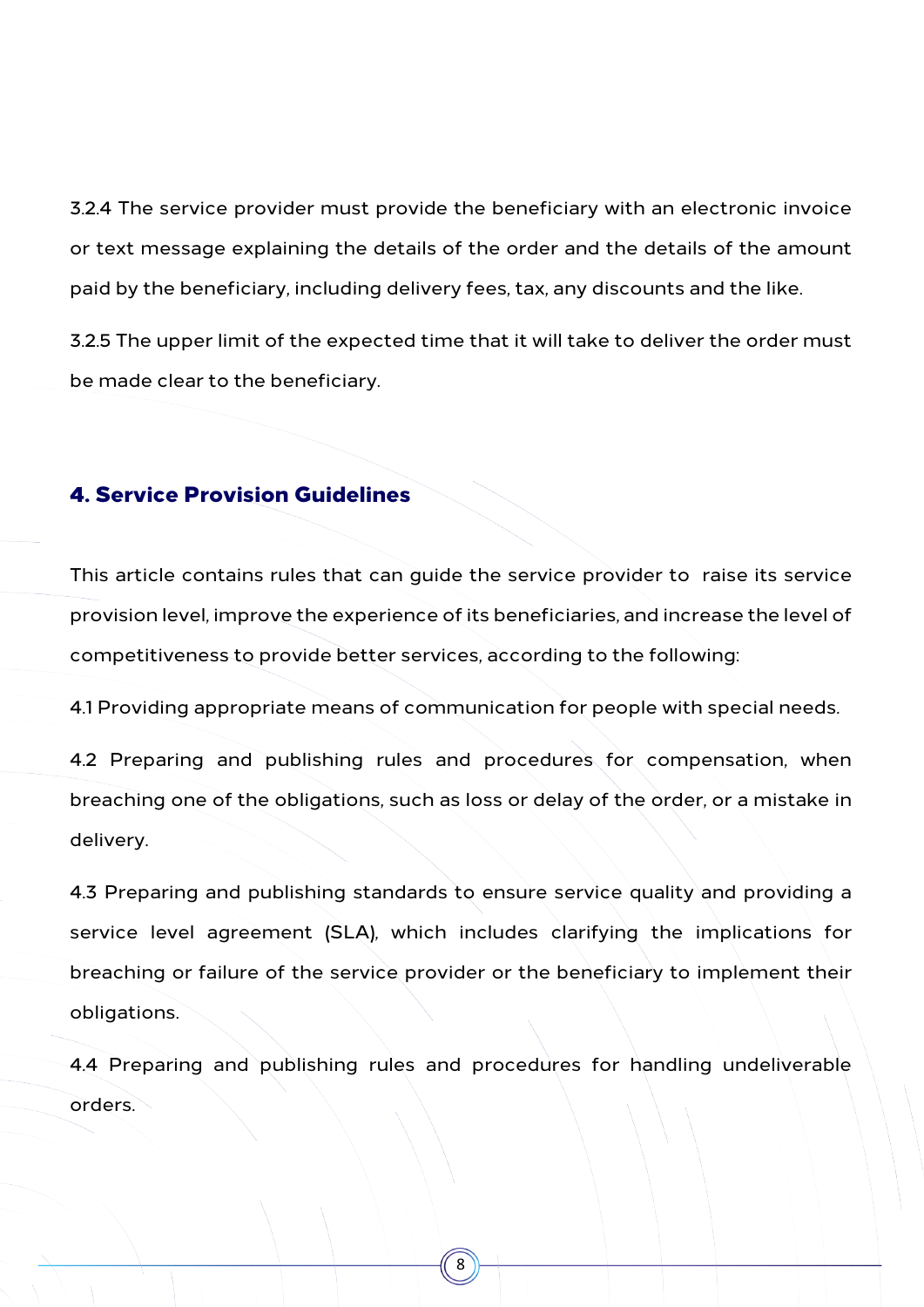4.5 Preparing and publishing procedures to verify receipt of the beneficiary to its order.

4.6 Setting standards to raise the quality of the beneficiaries 'experience, measure it, and improve its level based on the results of the measurements and the beneficiaries' evaluations.

4.7 Allowing the beneficiary to cancel the delivery request, and publishing the conditions for accepting the cancellation request and its fees, if any.

4.8 Notifying the beneficiary in the event that the request cancellation is accepted via an email or text message.

#### <span id="page-9-0"></span>5. Requirements from the Service Beneficiary

5.1 The beneficiary must review the terms and conditions of the service, the contract, the payment mechanism, and the refund before agreeing to submit the application or register on the platform.

5.2 The beneficiary must pay the fee to the service provider as agreed upon in the service agreement.

5.3 The beneficiary is responsible for the correctness of the information and the data entered by it for any dealings that take place through or because of the platform.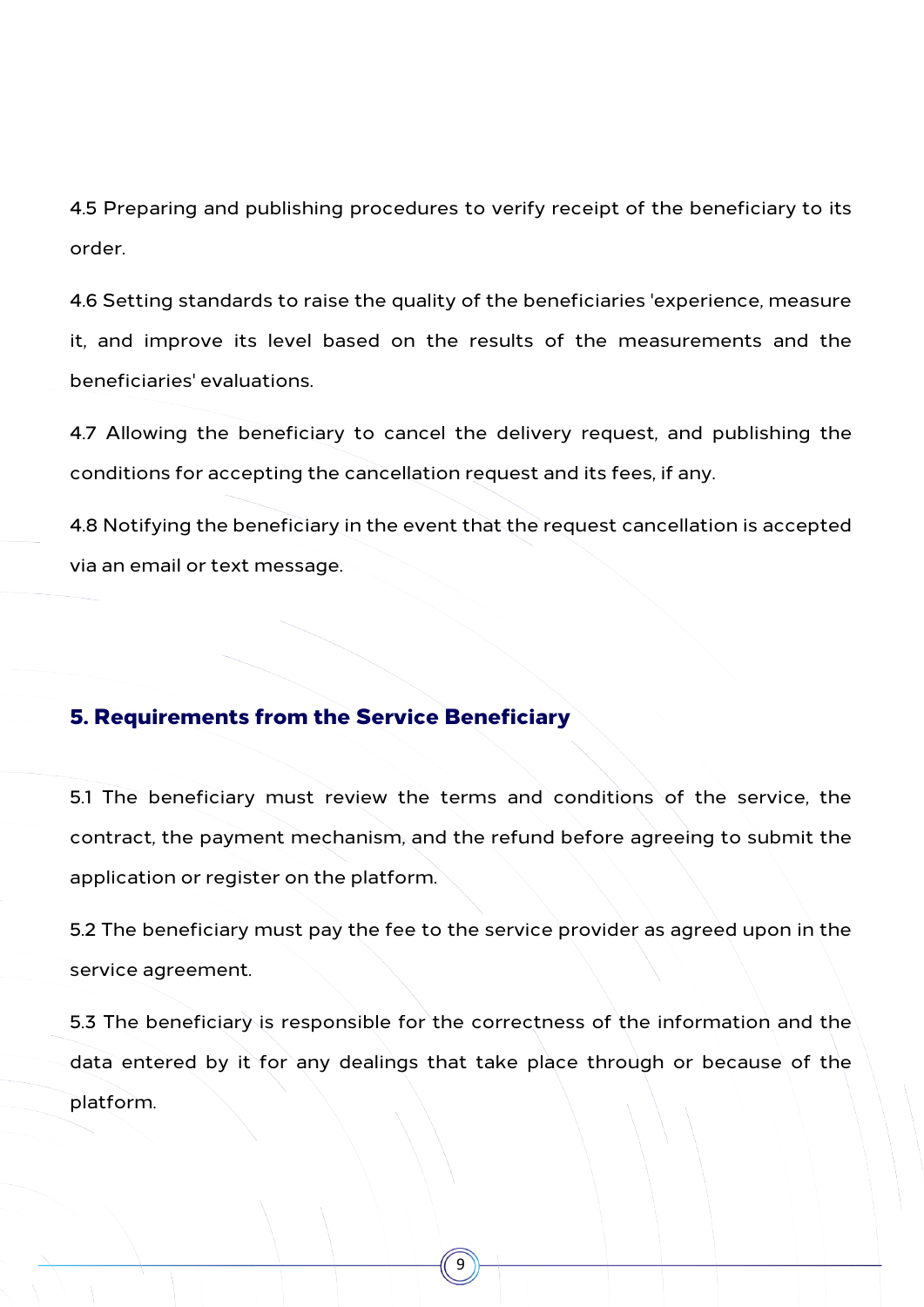### <span id="page-10-0"></span>6. Compliance

The service provider complies hereby to put the provisions hereof into effect. Failure to adhere to this document is deemed a breach of the provisions of registration with CITC, and CITC may take what it deems appropriate against those who did not stick to it. This includes, without limitation, warning the service provider, suspending or canceling the registration of the service provider with CITC or requesting the blocking of the service provider's e-platform.